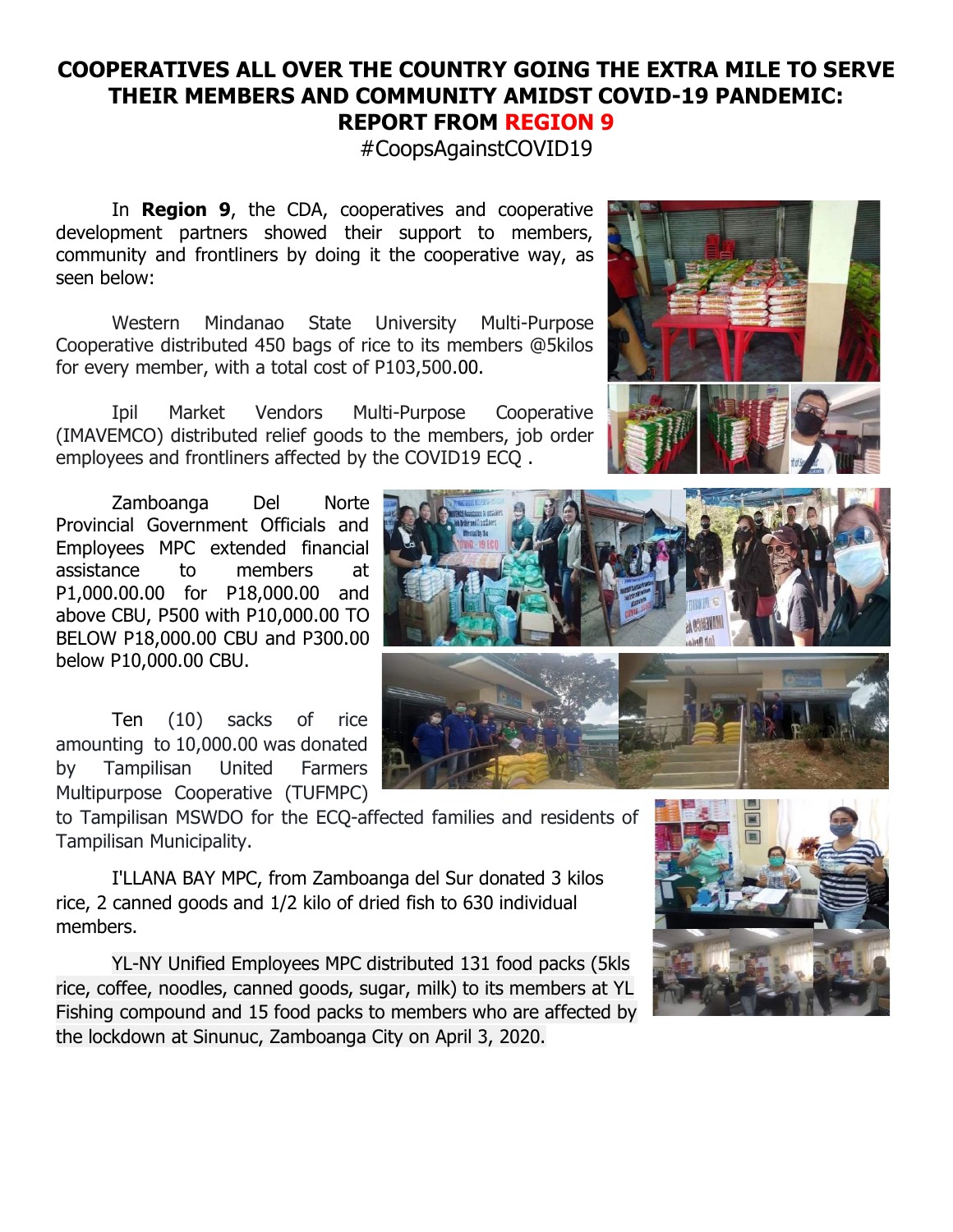The ZANORTE MPC distributed 140 food packs and bottled water

to frontliners, checkpoints personnel and medical and hospital personnel and employees.

On April 2, 2020, PENRO IX MPC of Dipolog City turned-over basic commodities to the City Government of Dipolog City, thru the Incident Command System Logistics Section, for distribution to the communities affected by the ECQ.

Josefina Employees Credit Cooperative donated cash to Municipal Health Office of

Josefina Municipality frontliners, headed by Dr. Rhoel Elumbaring of LGU Josefina.

Also, for the 2nd time, the Ipil Community Multi-Purpose Cooperative (ICMC) gave assistance by distributing grocery items and rice to their members (Job Order Employees) affected by the COVID19 ECQ.

Tungawan Employees and Community Multi-Purpose Cooperative from Zamboanga Sibugay Province delivered

basic items like food packs to the frontliners last March 30, 2020.



On March 25, 2020, the Peoples Micro Finance Cooperative (PMFC) from

Zamboanga City provided to frontliners, like hospital staff, media personnel, law enforcement manning the checkpoints, 30 boxes of bottled water and 650 food packs.

ILLANA BAY MULTI-PURPOSE COOPERATIVE

MEMPCO of Zamboanga City, Veterans and Culianan branches, was successful in its first day of distributing the 3.2M worth of relief assistance (5kg Bag